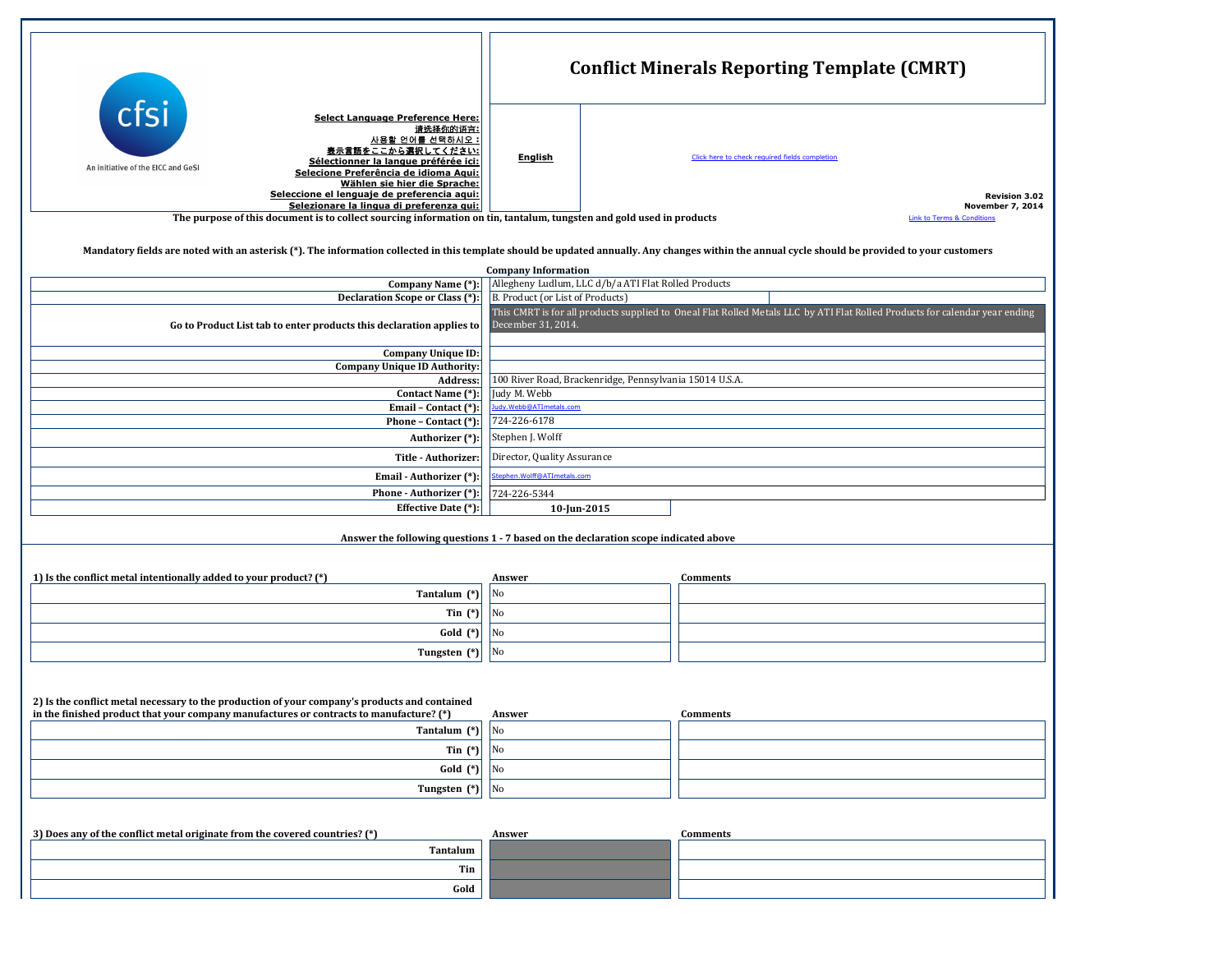| Tungsten |
|----------|
|----------|

**4) Does 100 percent of the conflict metal (necessary to the functionality or production of your**  products) originate from recycled or scrap sources? (\*)

**5) Have you received conflict metals data/information for each metal from all relevant suppliers of 3TG? (\*)**

**6) For each conflict metal, have you identified all of the smelters your company and its** 

**suppliers use to supply the products included within the declaration scope indicated above? (\*)**

| Tantalum |      |
|----------|------|
|          | Tin  |
|          | Gold |
| Tungsten |      |

**7) Has all applicable smelter information received by your company been reported in this** 

| products) originate from recycled or scrap sources? (*) |                 | Answer | <b>Comments</b> |
|---------------------------------------------------------|-----------------|--------|-----------------|
|                                                         | Tantalum        |        |                 |
|                                                         | Tin             |        |                 |
|                                                         | Gold            |        |                 |
|                                                         | <b>Tungsten</b> |        |                 |

| .        | Answer | <b>Comments</b> |
|----------|--------|-----------------|
| Tantalum |        |                 |
| Tin      |        |                 |
| Gold     |        |                 |
| Tungsten |        |                 |

| <b>Comments</b> |
|-----------------|
|                 |
|                 |
|                 |
|                 |
|                 |
|                 |
|                 |
|                 |

| 7 Thas an applicable sinence information received by your company been reported in this                                                                           |                 |                                                   |                 |
|-------------------------------------------------------------------------------------------------------------------------------------------------------------------|-----------------|---------------------------------------------------|-----------------|
| declaration? $(*)$                                                                                                                                                |                 | Answer                                            | <b>Comments</b> |
|                                                                                                                                                                   | <b>Tantalum</b> |                                                   |                 |
|                                                                                                                                                                   | Tin             |                                                   |                 |
|                                                                                                                                                                   | Gold            |                                                   |                 |
|                                                                                                                                                                   | <b>Tungsten</b> |                                                   |                 |
|                                                                                                                                                                   |                 | Answer the Following Questions at a Company Level |                 |
| Question                                                                                                                                                          |                 | Answer                                            | <b>Comments</b> |
| A. Do you have a policy in place that addresses conflict minerals sourcing?                                                                                       |                 |                                                   |                 |
|                                                                                                                                                                   |                 |                                                   |                 |
| $\vert$ B. Is your conflict minerals sourcing policy publicly available on your website? (Note – If yes, the user<br>shall specify the URL in the comment field.) |                 |                                                   |                 |

C. Do you require your direct suppliers to be DRC conflict-free?